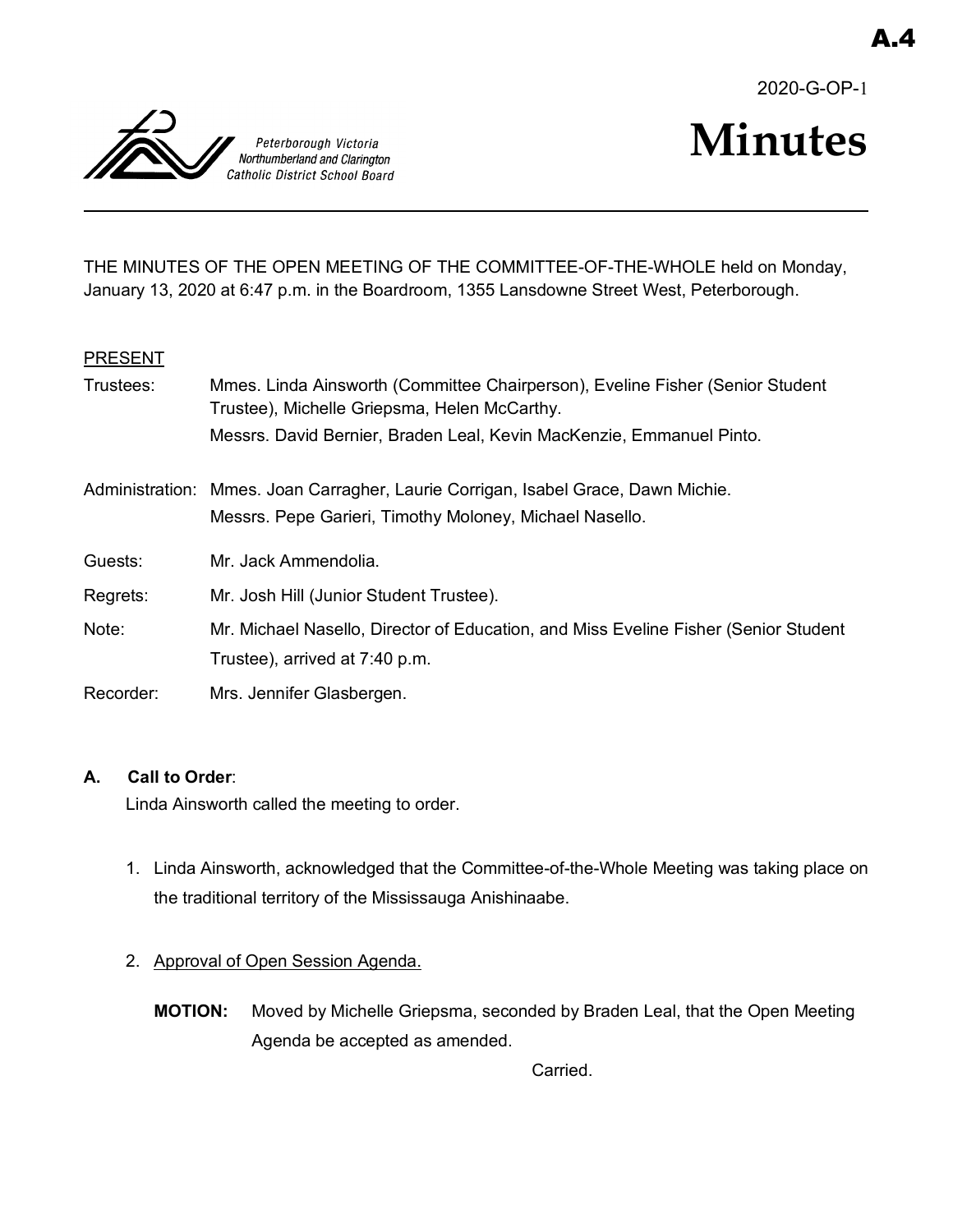3. Declarations of Conflicts of Interest.

# 4. Approval of the Minutes of the Committee-of-the-Whole – Open Session held on November 11, 2019.

**MOTION:** Moved by Helen McCarthy, seconded by Emmanuel Pinto, that the Minutes of the Committee-of-the-Whole – Open Session, held on November 11, 2019, be approved.

Carried.

5. Business Arising from the Minutes.

#### **B. Recommended Actions/Presentations:**

1. Educational Development Charges: Jack Ammendolia, Watson & Associates.

Isabel Grace, Superintendent of Business and Finance, introduced to the Committee Jack Ammendolia from Watson & Associates. Jack gave a presentation regarding Educational Development Charges and how factors of school density, possible expansion, and or new construction can impact the values. Jack answered any questions that Trustees had.

# 2. School Year Calendar.

Joan Carragher, Superintendent of Learning / Leadership and Human Resource Services, reviewed the options for the 2020-2021 School Year Calendar. Joan went over in detail the results of the calendar survey and informed the committee that the results were in favour of option B. Joan answered any questions or concerns Trustees had.

**MOTION:** Moved by David Bernier, seconded by Emmanuel Pinto, that the Committee-ofthe-Whole recommends that the proposed Elementary and Secondary 2020- 2021 School Year Calendars (Option B) be approved and submitted to the Ministry of Education for approval, as required.

Carried.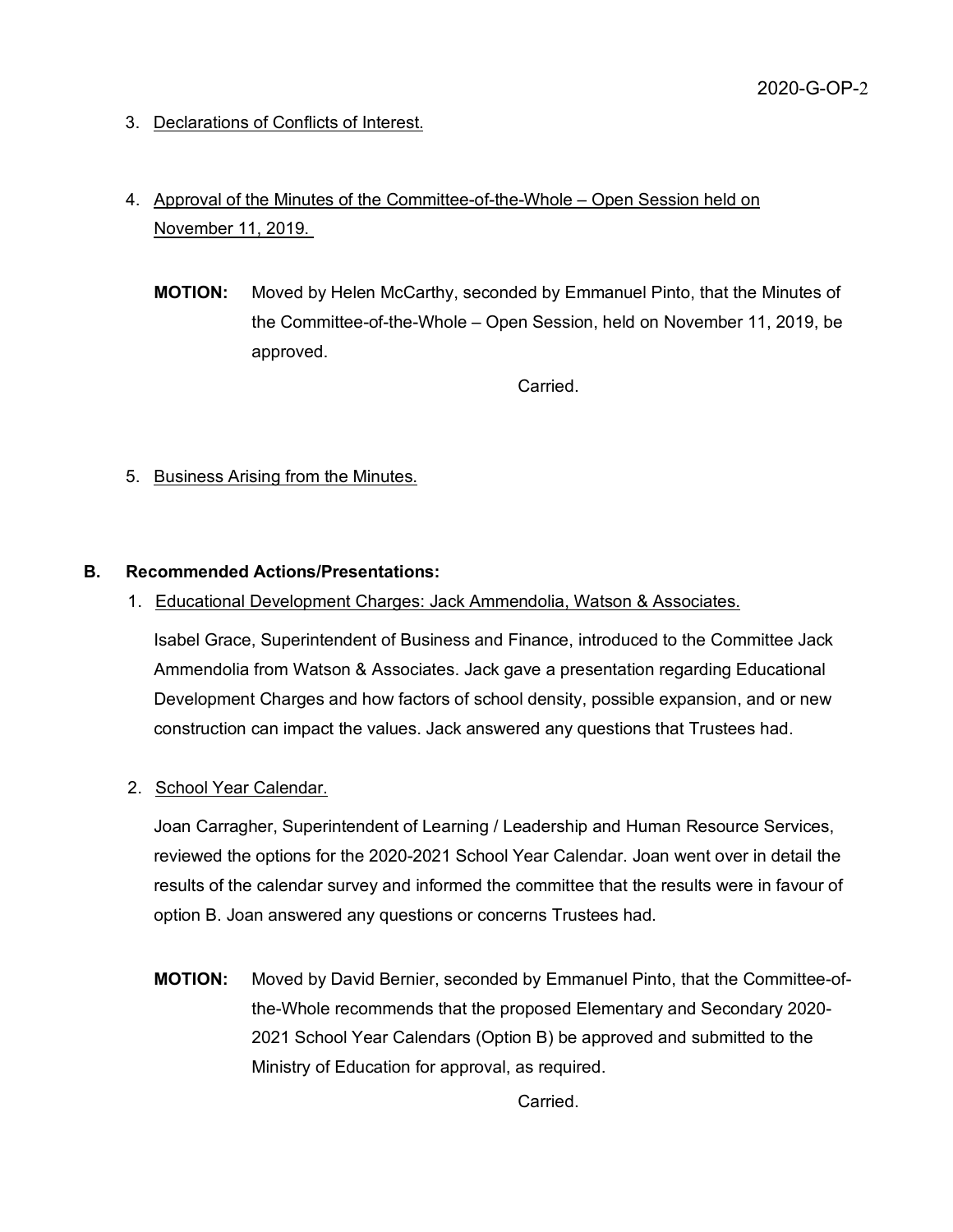#### 3. Revised Estimates 2019-2020.

Isabel Grace, Superintendent of Business and Finance, outlined the revised estimate numbers including enrolment and teacher placement as submitted on the December 13, 2019 Ministry of Education reports. Isabel explained the report in detail and answered Trustee questions.

**MOTION:** Moved by Helen McCarthy, seconded by Braden Leal, that the Committee-of-the-Whole recommends that the Board approve the In-Year Deficit Elimination Plan as submitted with the 2019-2020 Revised Estimates document set.

**Carried** 

# 4. Interim Financial Report to November 30, 2019.

Isabel Grace, Superintendent of Business and Finance, reviewed the Interim Financial Report comprised of revenues and operating expenditures as of November 30, 2019.

### **C. Information Items:**

# 1. OCSTA Regional Meeting.

Michelle Griepsma, Committee Chairperson, brought forth the questions that were up for discussion in the upcoming Regional Meetings. Administration spoke to their desired outcomes and gave feedback for the Trustees to bring to the upcoming Regional Meetings on their behalf.

# 2. Superintendent Portfolio Changes.

Michael Nasello, Director of Education, informed the Trustees of the upcoming portfolio changes taking effect February 4, 2020. Michael answered questions or concern Trustees had.

# **D. Old Business:**

#### **E. New Business:**